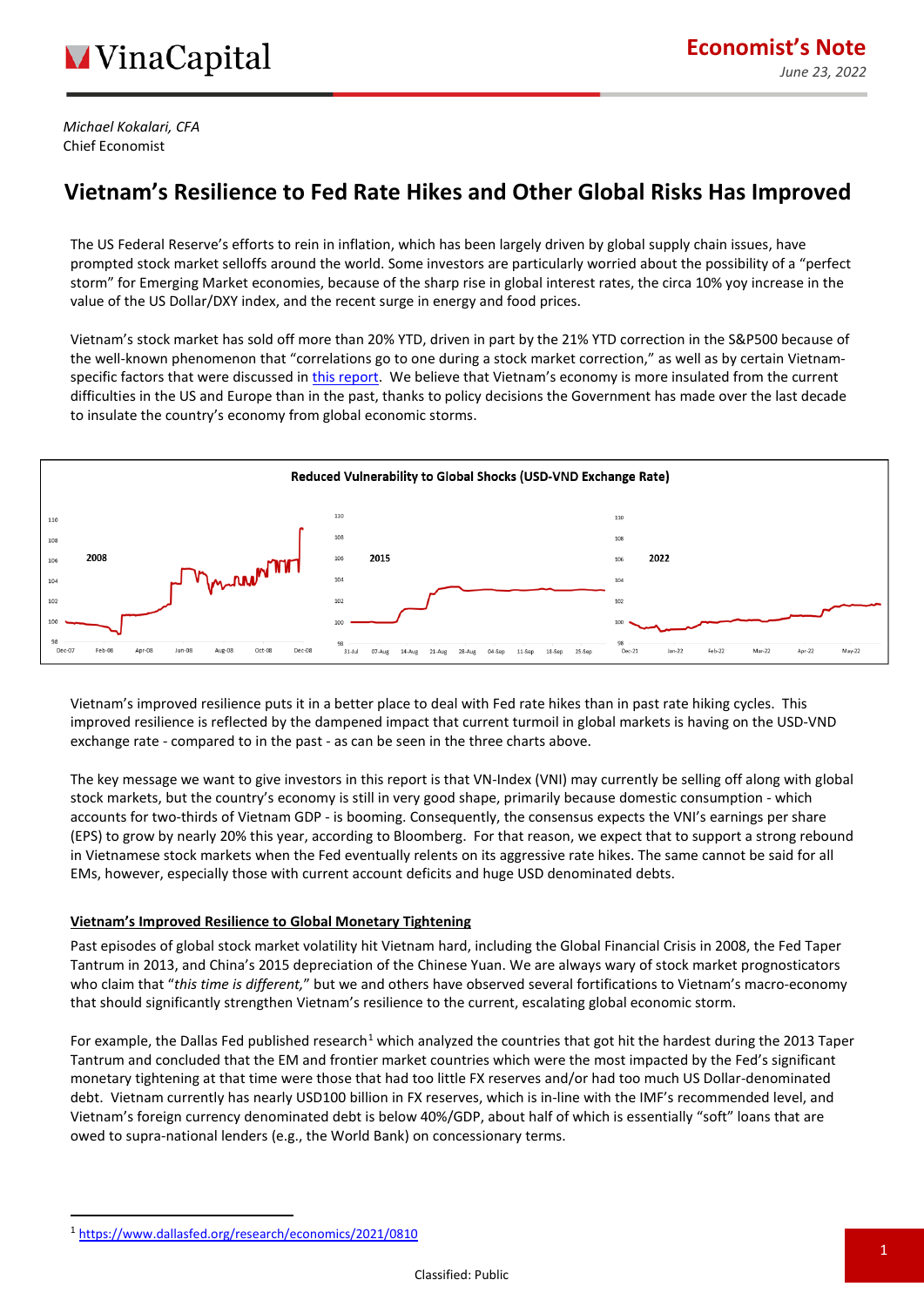Furthermore, in late-[2](#page-1-0)021 the *Economist* magazine and others published rankings of which EM/frontier countries<sup>2</sup> would be the most vulnerable to Fed rate hikes and quantitative tightening (QT) this year. Vietnam was essentially ranked as the least vulnerable country because of its modest debt levels, macroeconomic stability (including modest inflation), and persistent current account surpluses.

#### *Vietnam's Resilience Was Forged by Prudent Policy Decisions*

The above-mentioned benign predictions of the *Economist* magazine have been substantiated by economic developments in Vietnam this year. The VN Dong has depreciated by less than 2% YTD, versus a 5% depreciation in the Chinese Yuan, and inflation in Vietnam has remained modest - in stark contrast to most developed and emerging economies.

Further to that last point, Vietnam's year-on-year inflation rate is currently below 3%, and we expect the country's inflation rate to average 3.5% this year (Vietnam's CPI inflation will likely peak at around 5.5% yoy in H2, and then fall back to 4.5% by the end of the year). The government aims to keep the average inflation rate below 4% this year, so our forecast implies that the State Bank of Vietnam (SBV) would not need to hike policy interest rates - which are currently around 4% - in contrast to Vietnam's EM ASEAN peers that are all hiking interest rates or are expected to do so in the weeks ahead.<sup>[3](#page-1-1)</sup>

Finally, Vietnam's improved resilience to global economic storms is a result of policies that were implemented over the last decade following a decision that was made at the highest levels of Government in Vietnam around 2011. At that time, policy makers shifted their approach to managing Vietnam's economy, from tacitly condoning uncontrolled GDP growth to balancing macro-economic stability and growth. The policy decisions that came out of that strategy shift included a variety of macro-prudential regulations, a crackdown on wanton credit growth by the country's commercial banks, and a concerted effort to dramatically increase the country's level of FX reserves, the result of which can be seen below.



#### **Vietnam FX Reserves (% GDP)**

Furthermore, when the 2015 Chinese devaluation rocked global stock markets (including Vietnam's), the SBV switched from trying to maintain a fixed USD-VND exchange rate to implementing a "managed float" regime, which has further helped stabilize the country's macro economy, which in-turn has bolstered Vietnam's resilience to global economic storms.

#### **Conclusions**

The Fed's aggressive rate hikes, which exacerbated the already prevailing economic stresses caused by Russia's invasion of the Ukraine and China's COVID lockdowns, have weighed on stock prices across the globe, including in Vietnam. However, Vietnam's economy is much more resilient to global economic storms than in the past, largely because of policy decisions by the Government to balance economic growth and economic stability.

That resilience, coupled with Vietnam's high GDP growth and earnings growth should fuel a surge in the VN-Index surge ifand-when the Fed abandons its current aggressive rate hikes. That said, we expect the "bottoms up" earnings growth outlook for our VVF UCITS fund is nearly twice that for the overall index, and we would expect that fund's net asset value to continue to outpace the VNI, which it has already done by 14% YTD as of June 23rd.

<span id="page-1-0"></span><sup>2</sup> <https://www.economist.com/finance-and-economics/three-threats-to-the-global-economic-recovery/21806535>

<span id="page-1-1"></span><sup>&</sup>lt;sup>3</sup> Note that China and Japan are the only two large central banks in the world that are not hiking interest rates.